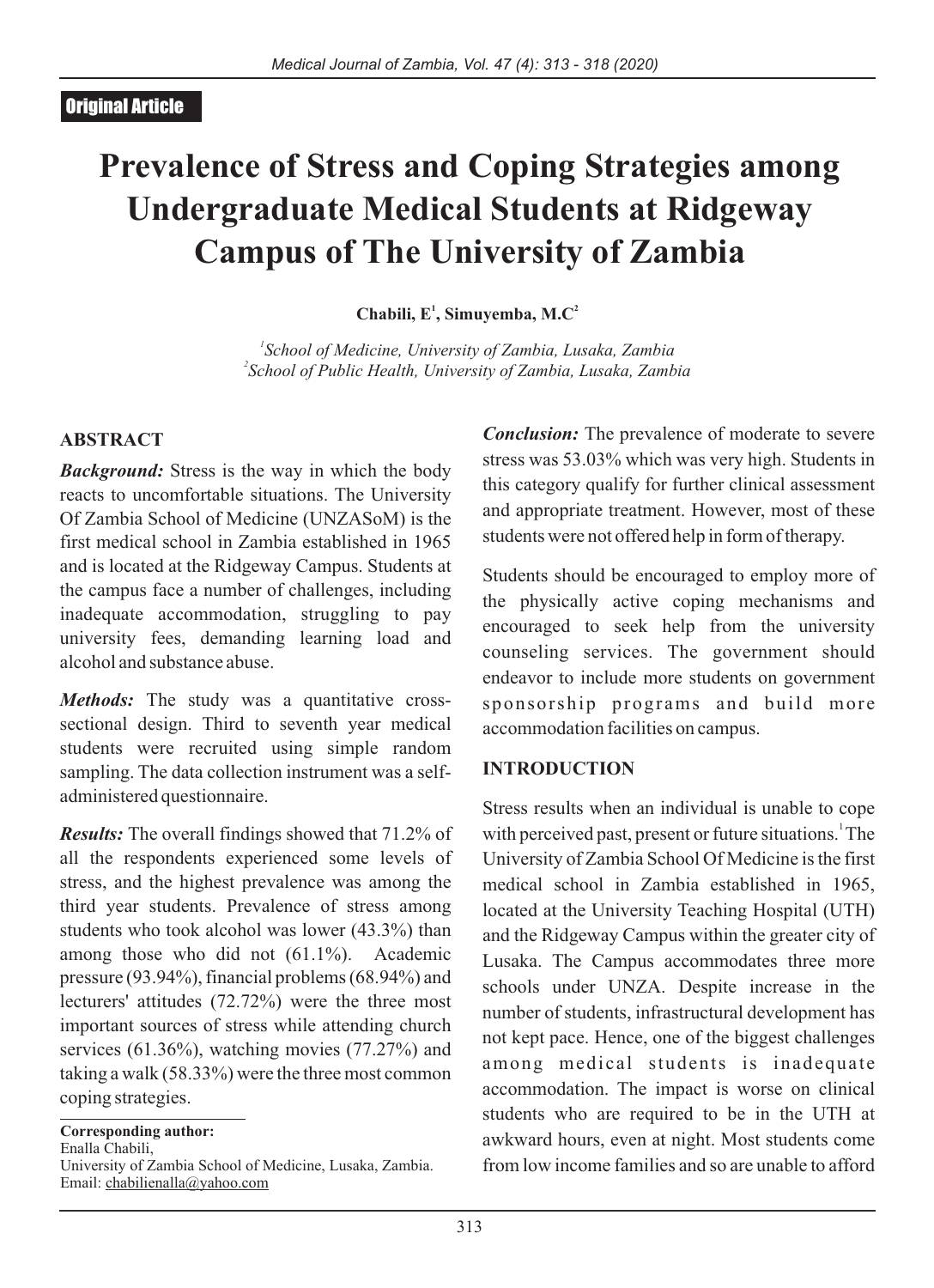alternative accommodation outside Ridgeway campus.

The Bachelor of Medicine and Bachelor of Surgery (MB ChB) curriculum at UNZASoM is designed to produce competent graduate doctors who value lifelong learning, ready to undertake specialist training programmes, and provide quality patient care and leadership in medical research.<sup>2</sup> However, this is bombarded with facts. Hence, there may be unintended negative consequences with respect to the students' health.

It is a well-recognized phenomenon that medical school is stressful because of many psychological changes in students.<sup>3</sup> Students face social, emotional, physical and family problems.<sup>4</sup> Studies have classified the sources of stress into three main areas: academic, social and financial problems.<sup>5</sup> It has also been postulated that burnout in newly graduated doctors and older physicians has its origins in medical school.<sup>6</sup> Frequent exposure to environmental stress may result into stress-like symptoms which can affect the well-being of health professionals and health care provided.<sup>7</sup>

Coping strategies are behavioral and psychological efforts that are used to tolerate stressful events. They are classified into avoidant and active.<sup>8</sup> Active coping' means exerting efforts to remove the stressor; 'acceptance' means accepting the occurrence of a stressful event while 'planning' consists of thinking about how to confront the stressor and planning one's coping efforts. 'Positive reframing' means making the best of the situation by seeing it in a more positive way; 'denial' is rejecting the reality of the stressful event while 'behavioral disengagement' means withdrawing efforts from the attempt to attain the goal with which the stressor is interfering.<sup>9</sup> Students in a study adopted active coping strategies (positive reframing, planning, acceptance, and active coping) rather than avoidant strategies (denial, alcohol/drug use and behavioral disengagement).In three British medical universities the prevalence was 31.2%, and it was 41.9% in a Malaysian school and 61.4% in a Thai

medical school. $3$ 

High levels of stress impair students' general wellbeing and ability to learn. This ultimately affects health care provision in Zambia in future. At the time of the study the authors did not find any published work on prevalence of stress among medical students at UNZA-SoM. Hence, it was necessary to carry out such a study and to observe any possible correlations between stress and the following variables: age, gender, academic year, presence of physical problems, government or self-sponsorship, and substance use.

The objective of this study was to determine the prevalence of stress, associated factors and coping mechanisms among medical students at UNZA-SoM, Ridgeway campus.

## **METHODS**

The study site was UNZA-SoM, Ridgeway Campus in Lusaka, Zambia. The study was a quantitative cross-sectional study design and the target population was all medical students at the named institution from third  $(3<sup>rd</sup>)$  to seventh  $(7<sup>th</sup>)$  years of study. All nonmedical students at the institution were excluded.

The sample size was calculated as 132 students and this was proportionately distributed according to the class size in every year, which gave 33 students from third year class, 28 students from the fourth year, 27 from the fifth year, 23 from the sixth year, and 21 from the seventh year class. A self-administered questionnaire was given to each of the picked students. Kessler 10 stress assessment system designed to measure anxiety and depression experienced in the most recent 4 week period through a 10-item questionnaire was the main part of the questionnaire (www.hcp.med.harvard. edu/ncs/K6-K10/index.html).

Ethics approval was obtained from the Ethics Committee School of Medicine, University of Zambia. Approval also obtained from the University of Zambia, Dean of students, Ridgeway Campus.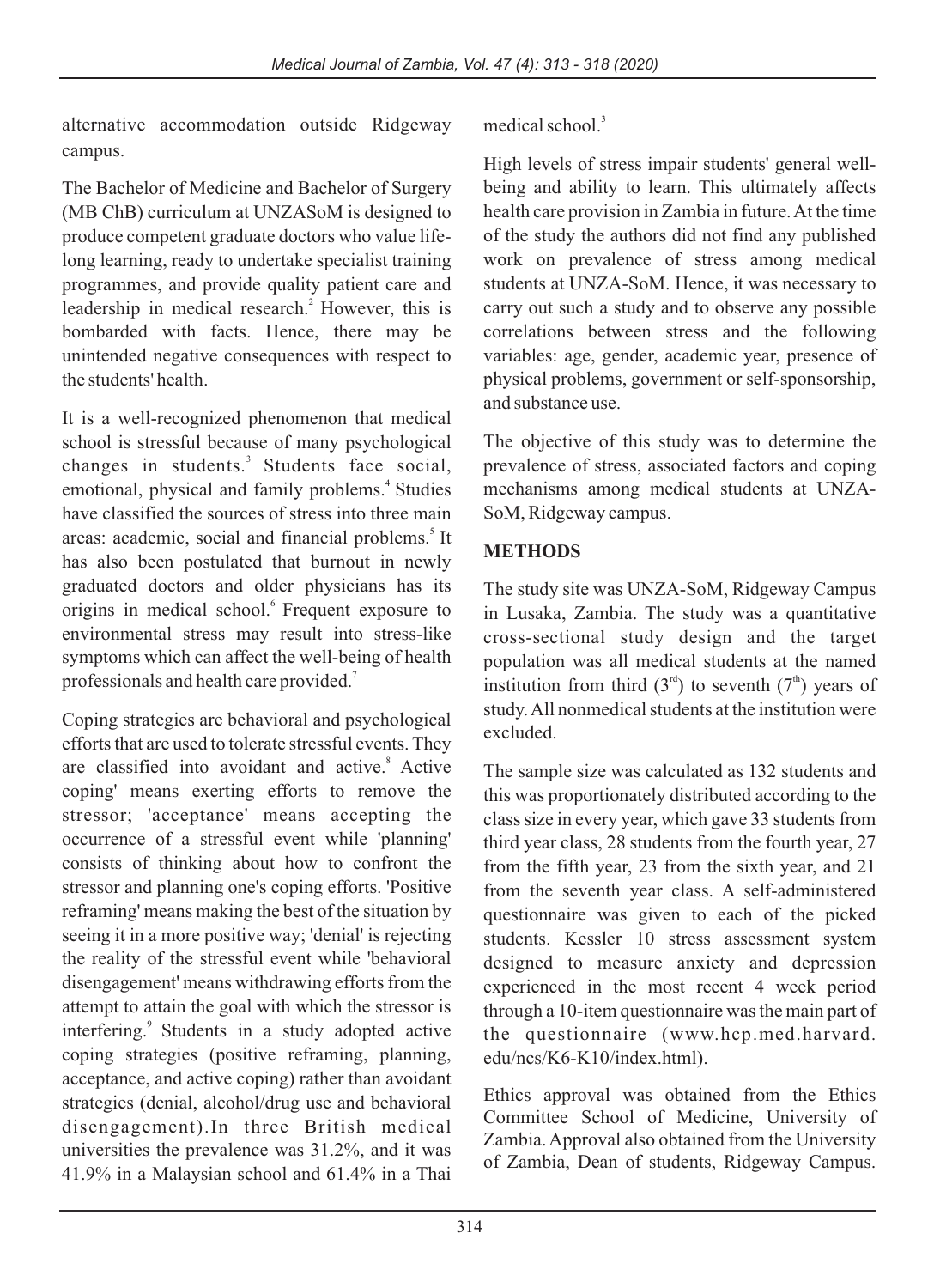Consent was obtained from participants. A pre-test was carried out at UNZA-SoM among nonmedical students to test the data collection tool.

Data entry and analysis was done using STATA14 and Microsoft Excel. Kessler 10 was used. Numbers attached to the students 10 responses were added up and the total score was scored on the Kessler Psychological Distress Scale (K10). Scores ranged from 10 to 50 categorised as follows; 20 or belowlow level of stress; 20-24 – mild level of stress; 25- 29 – moderate level of stress; and 30 and above – severe level of stress. From this initial analysis, proportions were determined that were then used to study the relationships and/or influences of the individual variables on the levels of stress exhibited and then tabulated. Associations were analysed using Chi square test.

### **RESULTS**

One hundred and thirty-two students from third to seventh year of study participated in this study. The prevalence of stress of all categories was 71.21% and of severe stress was 20.45%.

| Table1: Characteristics of study participant |  |
|----------------------------------------------|--|
|----------------------------------------------|--|

| <b>Study Variable</b>  | <b>Number</b> |                |
|------------------------|---------------|----------------|
| <b>Gender</b>          |               | Percentage     |
| Male                   | 86            | 65             |
|                        |               |                |
| Female                 | 46            | 35             |
| <b>Study Year</b>      | <b>Number</b> | Percentage     |
| $3rd$ year             | 32            | 24             |
| $4th$ year             | 29            | 22             |
| $5th$ year             | 27            | 21             |
| $6th$ year             | 23            | 17             |
| $7th$ year             | 21            | 16             |
| Age group              | <b>Number</b> | Percentage     |
| $20 - 25$              | 86            | 65             |
| $26 - 30$              | 32            | 24             |
| $30 - 35$              | 11            | 9              |
| 36-40                  | 3             | $\mathfrak{D}$ |
| <b>Accommodated on</b> | <b>Number</b> | Percentage     |
| <b>Campus</b>          |               |                |
| Yes                    | 68            | 52             |
| No                     | 64            | 48             |
| <b>GRZ</b> Sponsorship | <b>Number</b> | Percentage     |
| Yes                    | 96            | 73             |
| N <sub>0</sub>         | 36            | 27             |
| <b>Alcohol Intake</b>  | <b>Number</b> | Percentage     |
| Yes                    | 60            | 55             |
| No                     | 72            | 45             |

**Table 2**: Stress levels and various characteristics of respondentss

| Characteristic              | <b>Not stressed</b> | <b>Stressed</b> | <b>Total</b>   | P value |  |
|-----------------------------|---------------------|-----------------|----------------|---------|--|
| Gender                      |                     |                 |                |         |  |
| Male                        | 43 (42.57%)         | 43 (32.58%)     | 86 (65.15%)    | 0.263   |  |
| Female                      | $11(8.33\%)$        | $35(26.52\%)$   | 46 (34.85%)    |         |  |
| Year of study               |                     |                 |                |         |  |
| $3^{\text{rd}}$             | 3(2.27%)            | 29 (21.97%)     | 32 (24.24%)    | 0.001   |  |
| $4^{\rm th}$                | $9(6.82\%)$         | 20 (15.15%)     | 29 (21.97%)    |         |  |
| 5 <sup>th</sup>             | $11(8.33\%)$        | 16 (12.12%)     | (20.45%)<br>27 |         |  |
| $6^{\text{th}}$             | 21 (15.91%)         | $2(1.52\%)$     | 23 (17.43%)    |         |  |
| 7 <sup>th</sup>             | $12(9.09\%)$        | $9(6.82\%)$     | 21 (22.73%)    |         |  |
| <b>Accommodation status</b> |                     |                 |                |         |  |
| Accommodated                | 46 (34.85%)         | 22 (16.67%)     | 68 (51.52%)    | 0.001   |  |
| Not                         | $17(12.88\%)$       | $47(35.61\%)$   | 64 (48.49%)    |         |  |
| accommodated                |                     |                 |                |         |  |
| <b>GRZ</b> sponsorship      |                     |                 |                |         |  |
| Sponsored                   | 46 (34.85%)         | 50 (37.88%)     | 96 (72.73%)    | 0.72    |  |
| Not sponsored               | 16 (12.12%)         | 20 (15.15%)     | 36 (27.27%)    |         |  |
| <b>Alcohol intake</b>       |                     |                 |                |         |  |
| No alcohol                  | 34 (25.76%)         | $26(19.70\%)$   | 60 (45.45%)    | 0,042   |  |
| intake                      |                     |                 |                |         |  |
| Alcohol intake              | 28 (21.21%)         | 44 (33.33%)     | 72 (54.55%)    |         |  |
| Age group                   |                     |                 |                |         |  |
| $21 - 25$                   | 26 (19.70%)         | 60 (45.45%)     | 86 (65.15%)    | 0.001   |  |
| $26 - 30$                   | 24 (18.18%)         | $8(6.06\%)$     | 32 (24.24%)    |         |  |
| $31 - 35$                   | $6(4.55\%)$         | 5(3.79%)        | 11 (8.33%)     |         |  |
| $36-40$                     | $2(1.52\%)$         | $1(0.76\%)$     | 3(2.27%)       |         |  |

The proportion of female students (76.09%) who were stressed was higher than male students (50.0%).The prevalence of stress (K10 score of 20 and above) was highest among the third-year students (90.6%) followed by fourth year class with 72.0%, 60.0% for fifth, 8.0% for sixth and 40.5% for seventh. This was statistically significant. The prevalence of stress was noted to be higher in those students who were not accommodated on campus (73.0%) compared to those who were (33.8%). This was also statistically significant. Among those who were GRZ-sponsored, prevalence of stress was lower  $(52.1\%)$  than those who were not  $(55.6\%)$ . This was not statistically significant. Prevalence of stress among students who did not take alcohol was lower (43.3%) than among those who did (61.1%). There was no association between alcohol intake and stress levels. Prevalence of stress was highest (70.0%) among 20-25 age group, 25.0% among 26- 30 and 45.5% among 31-35. This was statistically significant.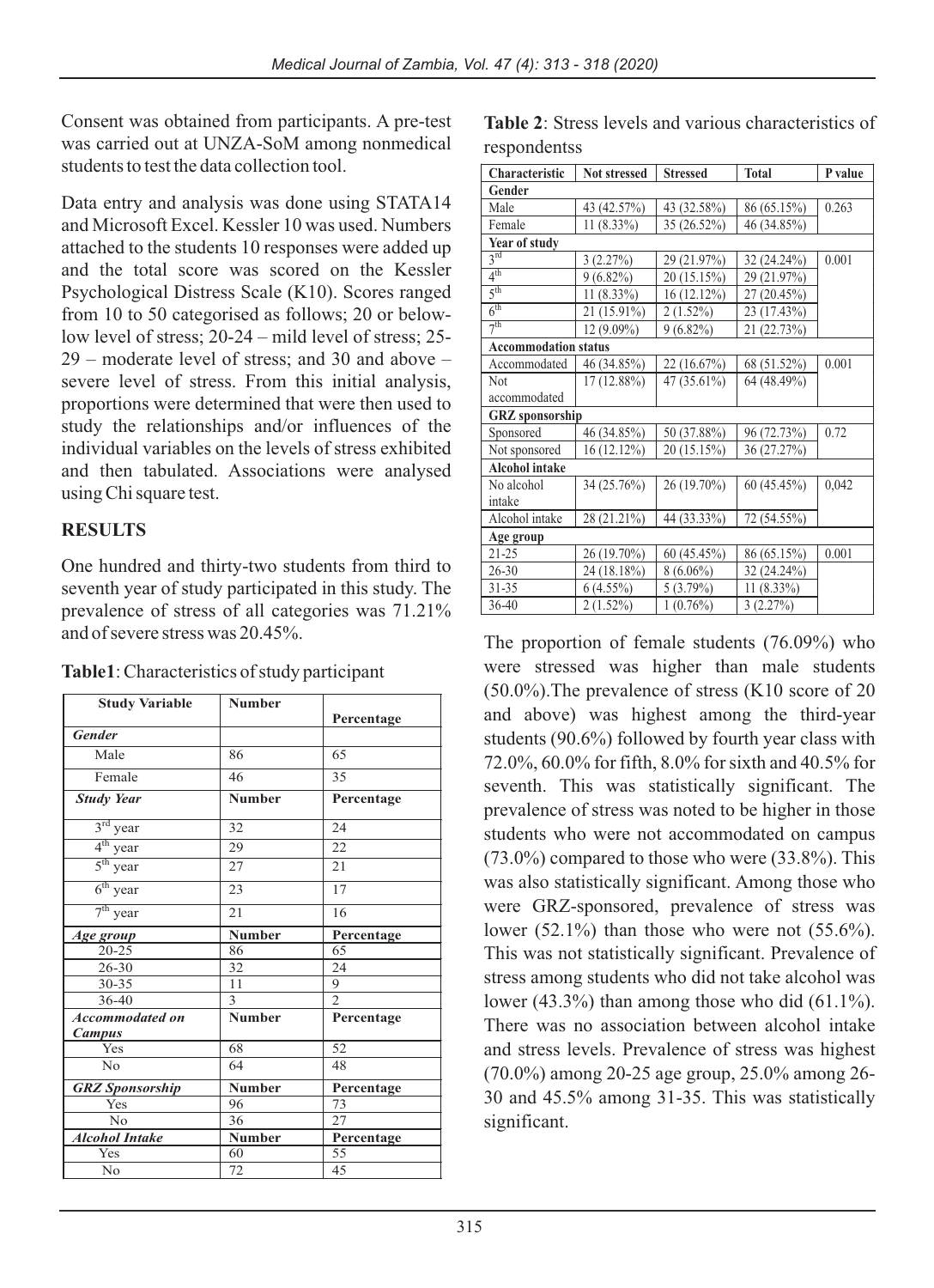**Figure 1**: Different categories of stress levels



The moderately stressed category scored the highest value (32.58%), followed by those not stressed (28.79%), then the severely stressed (20.45%).Those mildly stressed were 18.18%.

**Table 3:** Reported sources of stress amongst medical students

| <b>Potential stressors</b>   | <b>Frequency</b> | Percent |  |
|------------------------------|------------------|---------|--|
| Academic Pressure            | 124              | 93.94 % |  |
| <b>Financial Worries</b>     | 91               | 68.94 % |  |
| Social Activities            | 50               | 37.88 % |  |
| Lecturer's Attitudes         | 96               | 72.73 % |  |
| Noise in Study               | 42               | 31.82 % |  |
| Rooms                        |                  |         |  |
| Preparing meals              | 66               | 50.00 % |  |
| <b>Sleeping Difficulties</b> | 68               | 51.52 % |  |
| Staying off-campus           | 39               | 29.55 % |  |
| Competition with             | 49               | 37.12%  |  |
| <b>Fellow Students</b>       |                  |         |  |

Fields are Boolean. Denominator = 132

The three most common sources of stress were academic pressure (95.94%), lecturers' attitudes (72.73%) and financial worries  $(68.94\%).$ 

**Table 4:** Coping mechanisms and frequency of utilization

| <b>Coping Mechanisms</b>         | <b>Frequency</b> | Percent |
|----------------------------------|------------------|---------|
| Chatting with Friends            | 55               | 47.67   |
| <b>Attending Church Services</b> | 81               | 61.36   |
| <b>Watching Movies</b>           | 102              | 77.27   |
| <b>Visiting Family</b>           | 55               | 41.67   |
| Taking a Walk                    | 77               | 58.33   |
| <b>Watching Soccer</b>           | 63               | 47.73   |
| Jogging                          | 54               | 40.90   |
| Active Sport                     | 34               | 25.76   |
| Drinking Alcohol                 | 49               | 37.12   |

Most commonly used coping mechanisms were watching movies (77.27%), attending church services (61.36%) and visiting family (41.67%).

### **DISCUSSION**

Prevalence of stress among medical students is essential because it predicts academic outcome as well as healthcare services provided. The overall prevalence of stress in the present study was 71.2%. This was lower than that obtained from a South African study  $(78\%)$ . In another study done in Bangladesh, the overall prevalence of stress was  $54\%$ .<sup>10</sup> This was lower .These variations might be attributed to differing academic atmosphere and stress assessment tools.

The prevalence of stress in female participants was higher (76.1%) in the present study than that obtained from among the male participants (50.0%). A similar finding was obtained in a South African study.<sup>6</sup> However, a study conducted in Egypt reported no gender differences for stress.<sup>11</sup> The finding that the prevalence of stress is highest among the third year students (90.6 %) was, perhaps, the most predictable discovery of the present study ( p value- 0.001,and was significant to conclude the finding). Third year is quite bulky and records a high number of repeating students. The prevalence of stress was lowest among the sixth year students. However, final year medical students were significantly stressed than other years in a certain study. $\frac{12}{12}$  High values were recorded in the younger and older groups while the intermediate group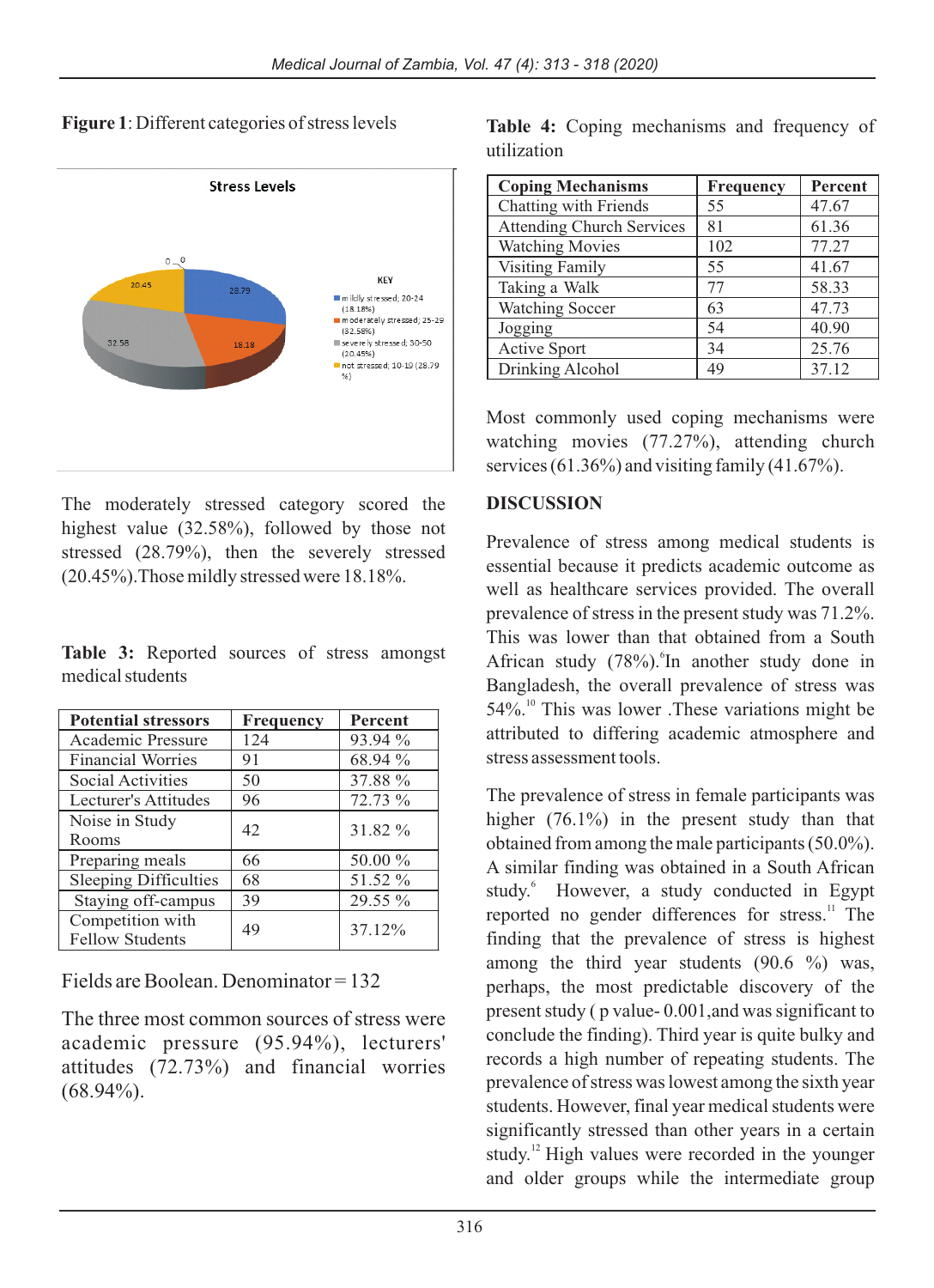recorded low values, due to the fact that the younger group has a large number of third and fourth who have a higher prevalence of stress.68.9% of respondents ticked financial problems as a source of stress. A study done in Scotland showed that students with financial burdens and accumulated debt during their studies performed less well in their examinations than other students.<sup>13</sup> Accommodation challenges also contributed significantly to the overall burden of stress as evidenced by the higher prevalence (73.4%) in those who are not accommodated compared to those who were (33.8%).The p value was 0.001 and was significant. Accommodation away from home was found to be an important determinant of stress in a study done in India.<sup>14</sup> Students who took alcohol were more likely to be stressed (43.3%) than those who did not  $(61.1\%)$ . A study from East Africa indicated that alcohol drinkers were 1.93 times more likely to have stress than nondrinkers.<sup>15</sup>

In this study, attending church services, watching movies and taking a walk were identified as being the top three coping mechanisms. Malaysian students adopted regular exercise, praying, counselling, watching movies, practising meditation, and soft music as common coping strategies.<sup>16</sup> Previous studies recommended student support systems, wellness, counseling and preventive mental health services, stress management programmes and training workshops.<sup>17</sup> In one university in the USA, a stress reduction course was offered to second year medical students.<sup>18</sup> An important premise on which the value of the current study partly stood was that high levels of stress (Kessler 10 score >20) have negative effects on academic performance. In future, it would be interesting to conduct a study designed to determine the effect of stress on academic performance.

Students should be encouraged to employ more of the physically active coping mechanisms and seek help from the University Counseling services. The government should endeavor to include more students on government sponsorship program, and

to build more accommodation facilities on campus. The faculty should consider reviewing teaching styles in order to try and make them more comprehensive.

## **CONCLUSION**

The prevalence of stress of all categories was determined by the present study to be at 71.2% while that of severe stress was 20.5%. The top three most important stressors identified were, in order of magnitude, academic pressure, lecturers' attitudes and financial problems. As coping mechanisms, attending church services, watching movies and taking a walk were identified as being the top three. Prevalence of moderate to severe stress was 53.0%, which is very high. Students in this category qualify for further clinical assessment and appropriate treatment.

# **ACKNOWLEDGEMENTS**

We thank the management of the office of the Dean of students, Ridgeway Campus. Medical students who participated in the study are also thanked.

### **LISTOFABBREVIATIONS**

|                     |             | MBChB : Bachelor of general medicine and |  |  |  |
|---------------------|-------------|------------------------------------------|--|--|--|
| bachelor of surgery |             |                                          |  |  |  |
| <b>RW</b>           |             | : Ridgeway                               |  |  |  |
|                     | SoM         | : School of Medicine                     |  |  |  |
|                     | <b>UNZA</b> | : University of Zambia                   |  |  |  |
|                     | UTH         | : University Teaching Hospital           |  |  |  |

# **REFERENCES**

- 1. Koochaki G., Charkazi A., Hasanzadeh A, Saedani M., Qorbani M. and Marjani A. Prevalence of stress among Iranian medical students: a questionnaire survey. Eastern Mediterranean Health Journal. 2011; 17(07):593-598.https://www.ncbi.nlm.nih. gov/m/pubmed/21972483/#
- 2. MBChB Curriculum. School of Medicine, University of Zambia. 2010; 5-8.
- 3. Abdulghani H.M., Alkanhal A.A., Mahmoud E., Ponnamperuma G., and Alfaris E. Stress and Its